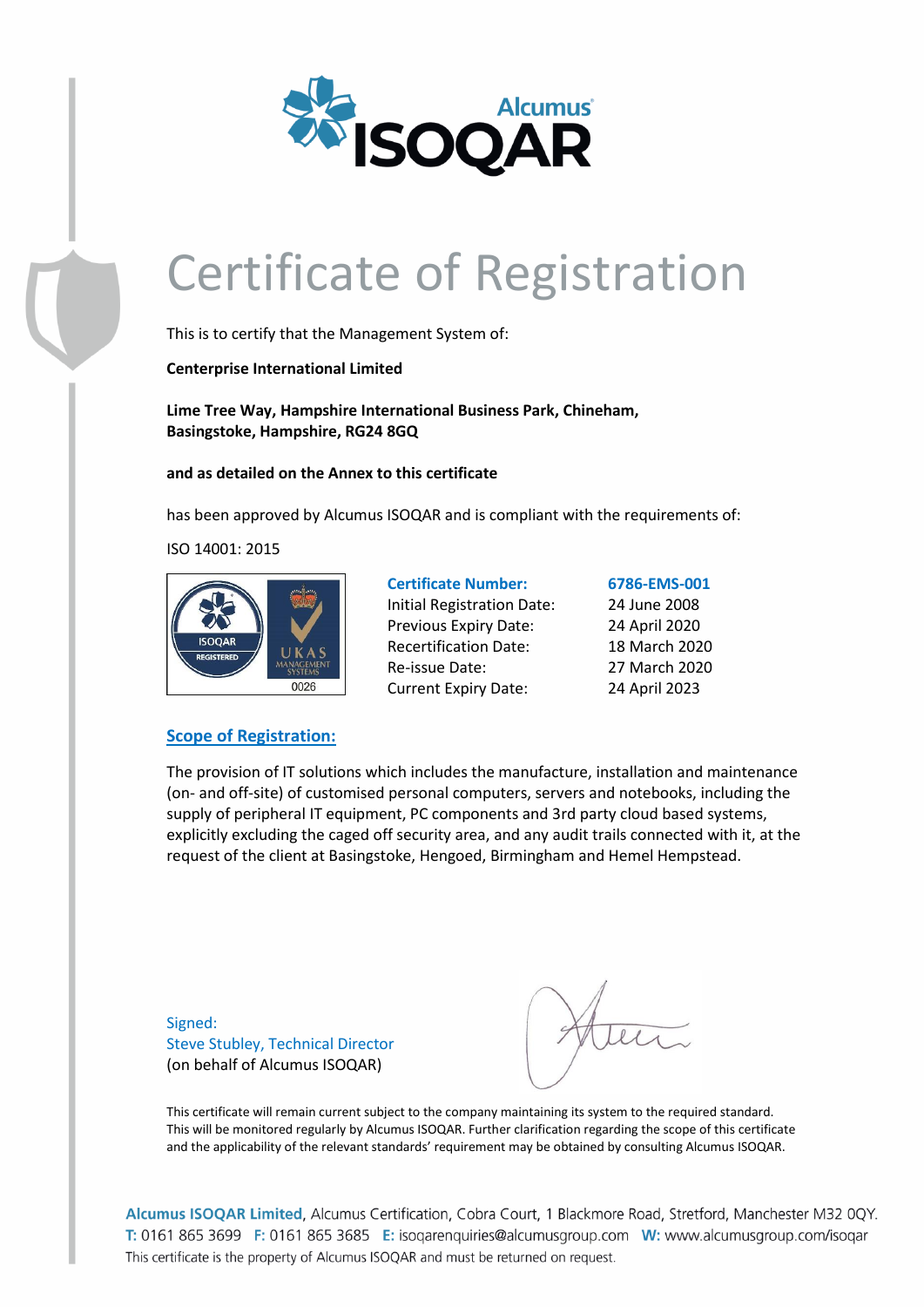

### Certificate Annex

**Centerprise International Limited**

**Annex 1 of 1 to Certificate number 6786-EMS-001 containing 4 locations including Head Office**

**27 March 2020**

**ISO 14001: 2015**

#### **Scope of Registration:**

The provision of IT solutions which includes the manufacture, installation and maintenance (on- and off-site) of customised personal computers, servers and notebooks, including the supply of peripheral IT equipment, PC components and 3rd party cloud based systems, explicitly excluding the caged off security area, and any audit trails connected with it, at the request of the client at Basingstoke, Hengoed, Birmingham and Hemel Hempstead.

#### **HEAD OFFICE**

**001** Lime Tree Way, Hampshire International Business Park, Chineham, Basingstoke, Hampshire, RG24 8GQ

#### **OTHER LOCATIONS**

- **002** 9 Alder Avenue, Dyffryn Business Park, Ystrad Mynach, Hengoed, Wales, CF82 7RJ
- **003** Unit 1, Quadtech, Boundary Way, Hemel Hempstead, Hertfordshire, HP2 7SJ
- **006** Units 3&4, Highlands Court, Cranmore Avenue, Shirley, Solihull, Birmingham, B90 4LE

Signed: Steve Stubley, Technical Director (on behalf of Alcumus ISOQAR)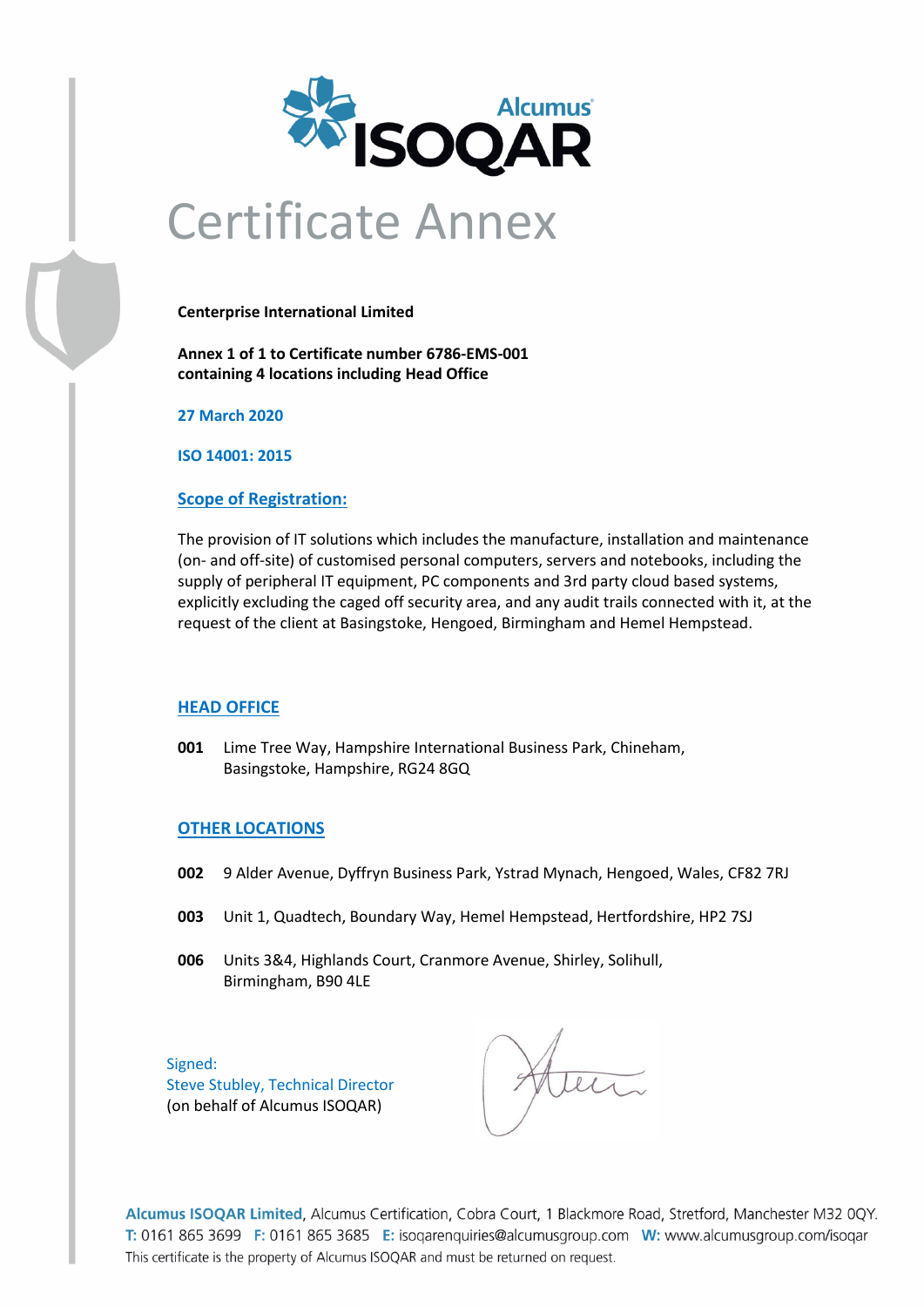

This is to certify that the Management System of:

#### **Centerprise International Limited**

has been approved by Alcumus ISOQAR and is compliant with the requirements of:

ISO 14001: 2015



**Certificate Number: 6786-EMS-002** Initial Registration Date: 24 June 2008 Previous Expiry Date: 24 April 2020 Recertification Date: 18 March 2020 Re-Issue Date: 27 March 2020 Current Expiry Date: 24 April 2023

The validity of this certificate depends on the validity of the main certificate and is one of several issued to registration number 6786-EMS-001

#### **Site Address:**

**9 Alder Avenue, Dyffryn Business Park, Ystrad Mynach, Hengoed, Wales, CF82 7RJ**

#### **Scope of Registration:**

Steve Stubley, Technical Director (on behalf of Alcumus ISOQAR)

The provision of IT solutions which includes the manufacture, installation and maintenance (on- and off-site) of customised personal computers, servers and notebooks, including the supply of peripheral IT equipment, PC components and 3rd party cloud based systems, explicitly excluding the caged off security area, and any audit trails connected with it, at the request of the client at Basingstoke, Hengoed, Birmingham and Hemel Hempstead.

Signed:

This certificate will remain current subject to the company maintaining its system to the required standard. This will be monitored regularly by Alcumus ISOQAR. Further clarification regarding the scope of this certificate and the applicability of the relevant standards' requirement may be obtained by consulting Alcumus ISOQAR.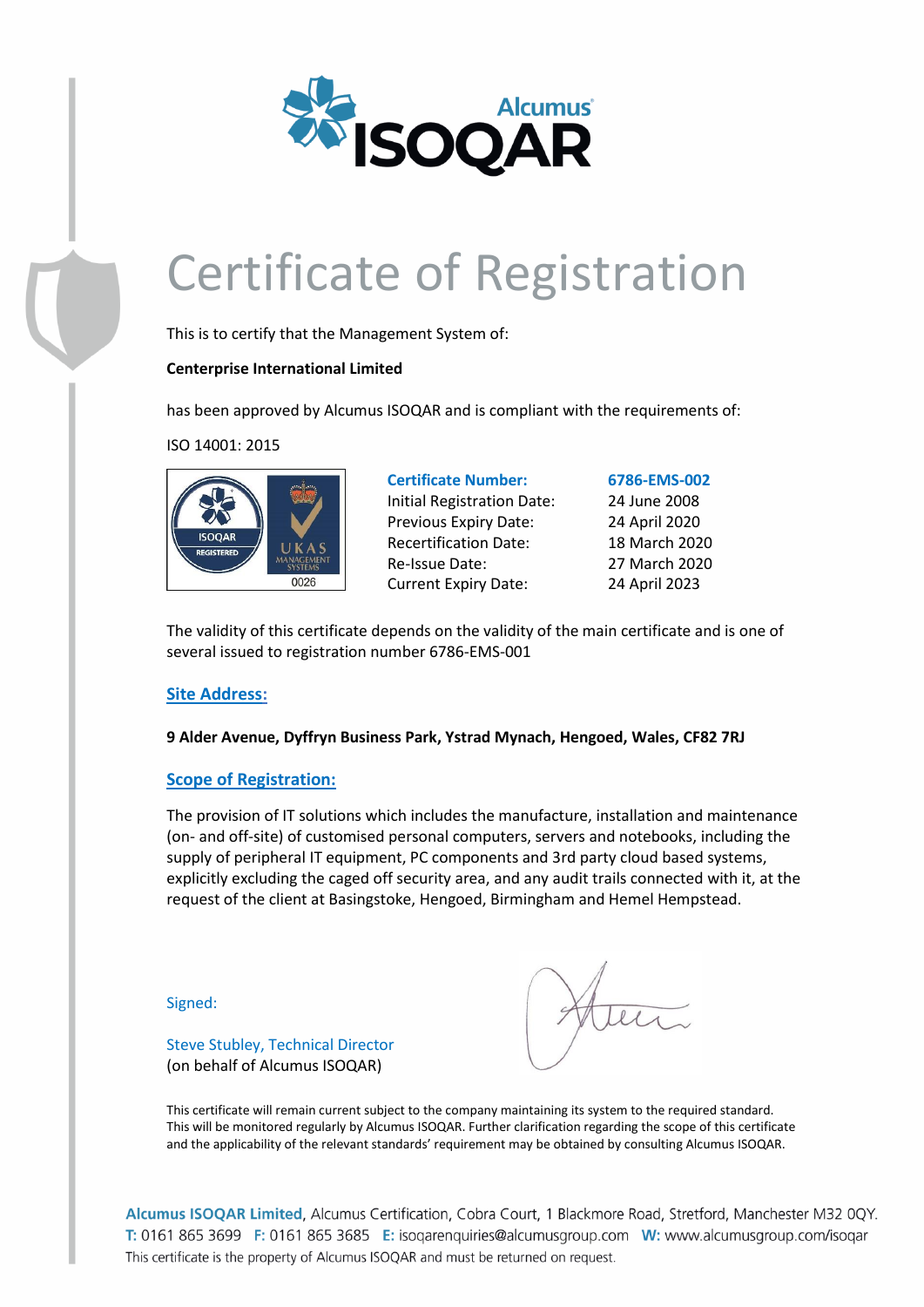

This is to certify that the Management System of:

#### **Centerprise International Limited**

has been approved by Alcumus ISOQAR and is compliant with the requirements of:

ISO 14001: 2015



**Certificate Number: 6786-EMS-003** Initial Registration Date: 2 March 2015 Previous Expiry Date: 24 April 2020 Recertification Date: 18 March 2020 Re-Issue Date: 27 March 2020 Current Expiry Date: 24 April 2023

The validity of this certificate depends on the validity of the main certificate and is one of several issued to registration number 6786-EMS-001

#### **Site Address:**

**Unit 1, Quadtech, Boundary Way, Hemel Hempstead, Hertfordshire, HP2 7SJ**

#### **Scope of Registration:**

Steve Stubley, Technical Director (on behalf of Alcumus ISOQAR)

The provision of IT solutions which includes the manufacture, installation and maintenance (on- and off-site) of customised personal computers, servers and notebooks, including the supply of peripheral IT equipment, PC components and 3rd party cloud based systems, explicitly excluding the caged off security area, and any audit trails connected with it, at the request of the client at Basingstoke, Hengoed, Birmingham and Hemel Hempstead.

Signed:

This certificate will remain current subject to the company maintaining its system to the required standard. This will be monitored regularly by Alcumus ISOQAR. Further clarification regarding the scope of this certificate and the applicability of the relevant standards' requirement may be obtained by consulting Alcumus ISOQAR.